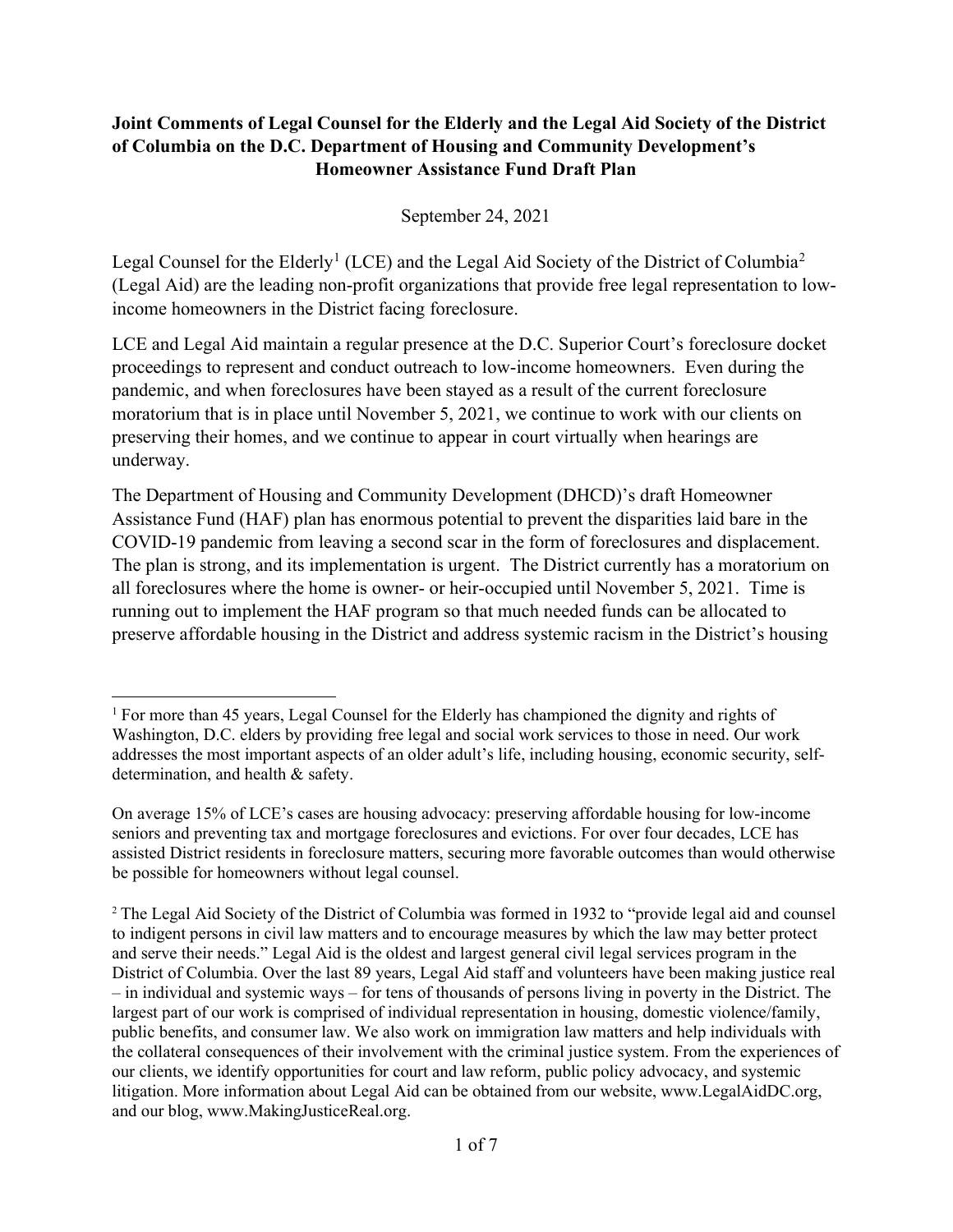market. It is essential that the District keep its foreclosure moratorium for owner-occupied homes in place until HAF is open and fully operational.

As noted in the plan, DHCD held listening sessions with legal services and housing counseling agencies during the plan's development. We appreciate DHCD's collaborative approach and the work that has gone into this plan proposal. The proposed plan is on the right course in many key respects. The strengths of DHCD's plan include the following:

- The program plan recognizes the history of racial discrimination and segregation in the District's housing market, the profound impacts that carry into the present day, and the disparate impact of the COVID-19 public health and economic crises. The proposed plan is tailored to address the continuing inequities in the District's housing market. The plan also states an intent to continually monitor data relating to the program and, if necessary, revise the plan to ensure that it is reaching the homeowners with greatest need.
- The program plan deliberately reduces paperwork burdens to the extent possible while remaining within Treasury guidance. In our experience, onerous application requirements are a true barrier to assistance and inevitably have the greatest impact on those most in need of assistance. The proposed plan indicates that DHCD is serious about reducing the unnecessary requirements that have impeded the success of some prior assistance programs. $3$  We hope the Department maintains this commitment as the program is implemented.
- The program plan further commits to equity by building in language access from the start, including by providing application and other program materials in English and Spanish and committing to targeted outreach to communities with limited English proficiency. DHCD has already met with our organizations about this issue, and we look forward to continuing to work together to ensure that all District residents can access this vital assistance.
- The program plan provides broad relief for the myriad issues that homeowners may face. Assistance will be available to single-family homeowners as well as condominium owners throughout the District, and homeowners can receive assistance with mortgage payments (including payments to cure a reverse mortgage default), condominium and homeowner association fees, property taxes, utilities, and necessary legal fees relating to reinstatement.
- The program plan acknowledges the high cost of housing in the District and commits to deliver significant lifetime assistance of up to \$120,000 per household to stabilize households and help them avoid involuntary displacement.
- The program allows heirs to access program assistance to remain in their family home and longtime community. Opening the program to heirs will also help to support the intergenerational transfer of wealth and augment the District's work to reduce the racial wealth gap.

<sup>&</sup>lt;sup>3</sup> In particular, the plan allows self-attestation of hardship and takes advantage of the option to use a factbased proxy to determine income in certain circumstances.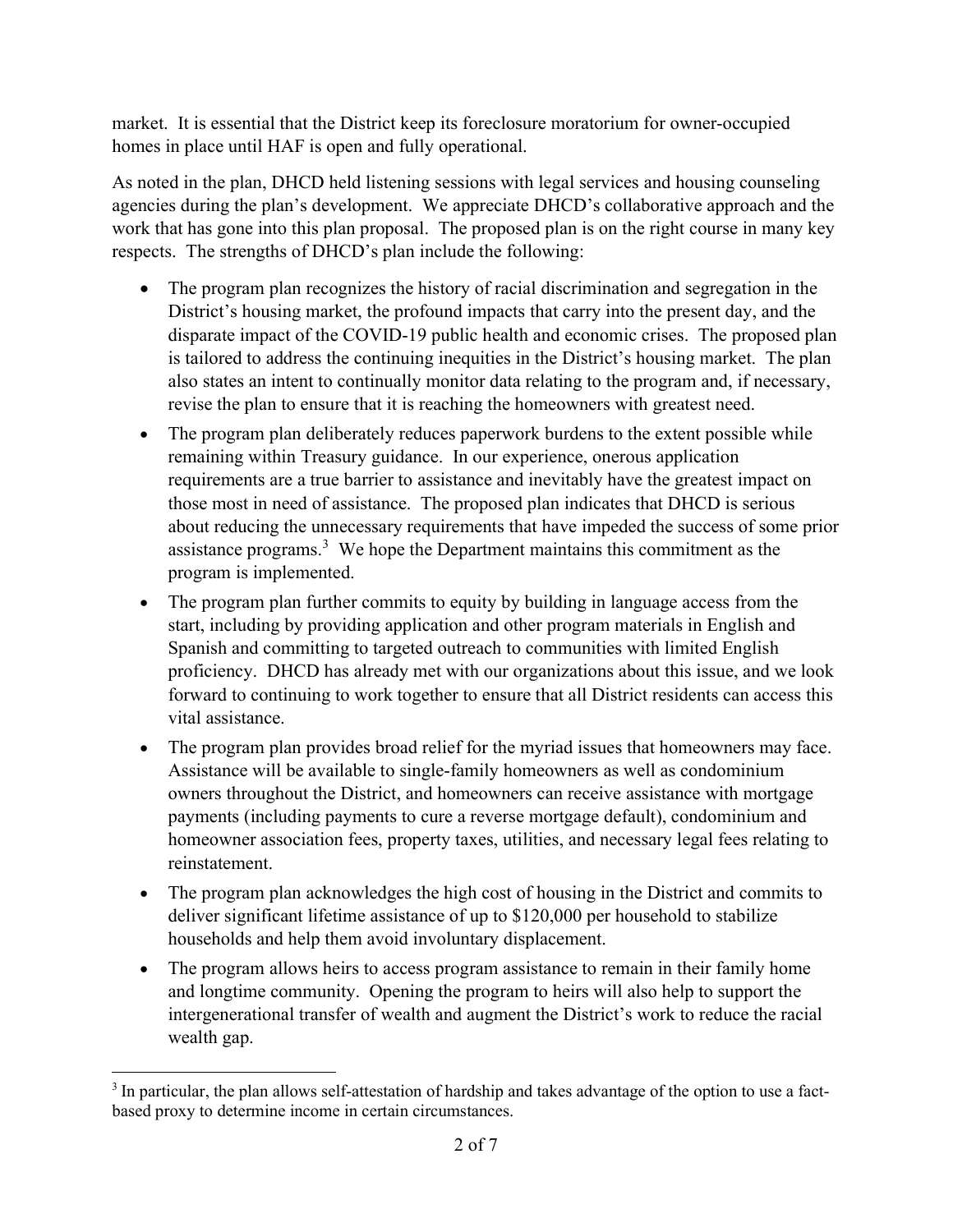Although the plan has many strengths, there are a few areas where we encourage DHCD to make changes to its draft plan or to be prepared to change course in order to meet the needs of District homeowners.

Specifically, we believe that DHCD should do the following:

- Prepare to expand its pilot program quickly.
- Ensure that the plan includes protections to ensure effective implementation.
- Make several technical changes to the term sheets.
- Engage in ongoing evaluation of the demographics of HAF fund recipients to ensure that the program is adequately targeted to meet the needs of the District's most vulnerable homeowners.

### 1. DHCD needs to be prepared to expand the pilot quickly.

We applaud DHCD's initiative in establishing a pilot program that is targeted to condominium owners located in Wards 7 and 8 given that those homeowners will be at high risk of foreclosure once the District's foreclosure moratorium lifts. However, the pilot program is extremely narrow in scope – not only is it limited to condominium owners in certain geographic areas, it is further limited to homeowners with DHCD loans. Based on Department records, this constitutes a pool of roughly 700 homeowners out of the approximately 166,000 owner-occupied households in the District that have mortgages. (See Table 1).

It will be critical for DHCD to quickly expand the scope of its pilot or open the full program so that program funds may be used to prevent avoidable foreclosures. Unless the District's moratorium is extended, there will be homeowners in danger of foreclosure after November 5, 2021, that will be categorically excluded from the pilot program. Homeowners that are facing a foreclosure by their condominium association or who had a pending mortgage foreclosure case prior to the enactment of the moratorium will be at imminent risk of foreclosure once the moratorium lifts. DHCD must expand its pilot program to allow homeowners at imminent risk of foreclosure to apply for funds.

### 2. The plan should include measures to ensure effective execution of the program.

We know from our experience assisting homeowners with previous home preservation programs that effective execution of the program is critical to the program's overall success. The HAF plan does not address details describing the administration and execution of the program. While these matters may not need to be written into the plan itself, we believe that DHCD must prioritize planning for certain matters regarding administration and execution and should continue to share its intentions for public input.

### Application and payment processing

The HAF plan does not address timelines for processing applications or disbursing payments. A strong administrative apparatus that includes sufficient funds for staffing will be essential to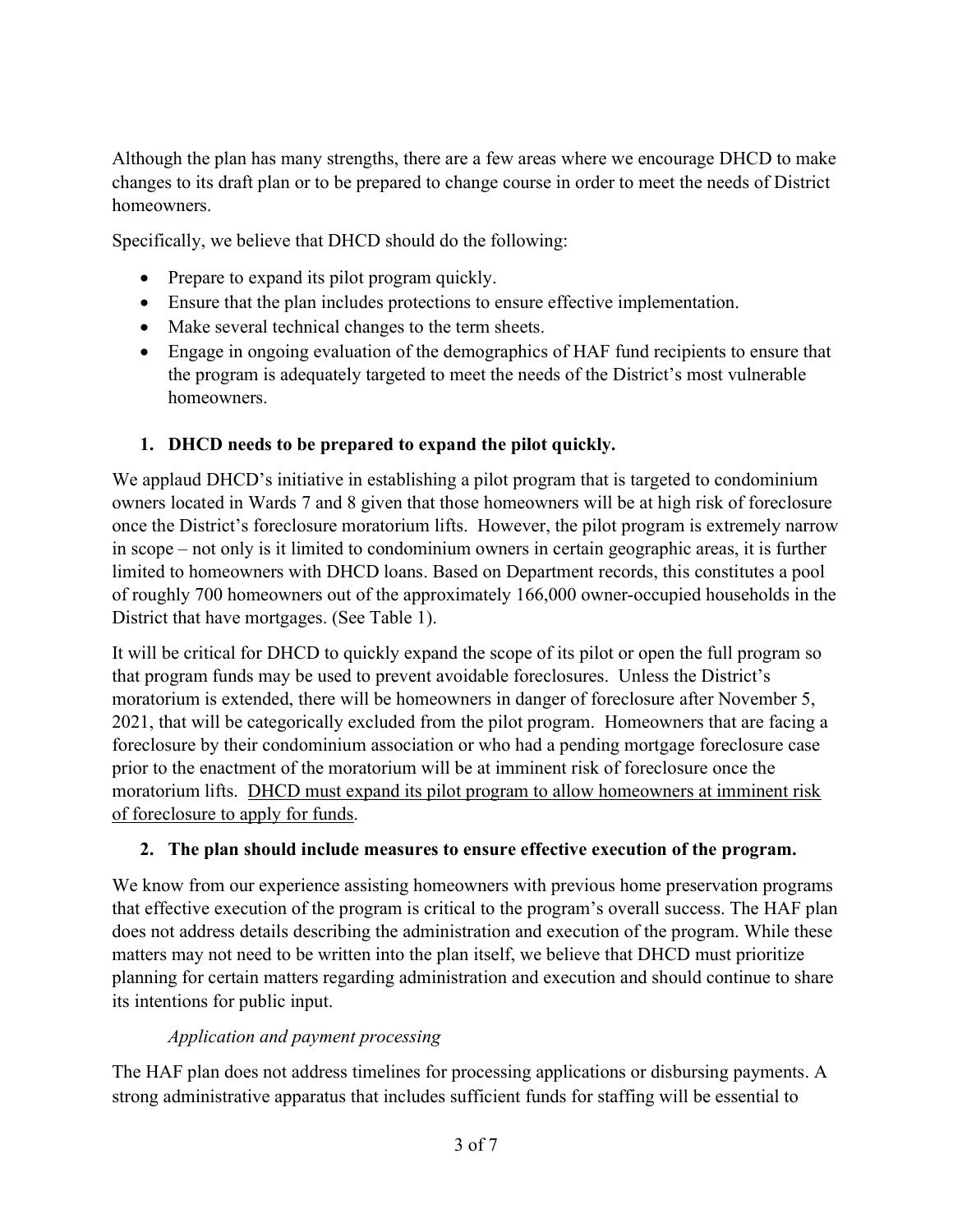ensure that applications are evaluated and processed in a timely fashion. Under-staffing in other home preservation programs has resulted in lengthy application review times and multi-month delays in payment disbursement for approved applications. DHCD should take steps to ensure that those problems do not plague the HAF program.

# Recognition of technology limitations

DHCD must ensure that homeowners without technology access (and/or who are not technologically proficient) have equal access to the program. DHCD currently has a phone number in place for applicants applying for the pilot program. We recommend that DHCD establish a hotline for the HAF program where individuals who do not have access to technology or do not feel comfortable completing online forms can call to request a paper application.

A hotline will also be necessary to assist those without adequate technology access in connecting with housing counselors and legal services for assistance.

In addition, in-person assistance should be available when the need is established, and home visits should be offered to avoid displacement of the District's homebound residents who would unlikely be able to recover from foreclosure.

# Meeting the needs of limited English proficient homeowners

We applaud DHCD's efforts to address barriers for those with limited English proficiency, including by providing application and other program materials in English and Spanish and committing to targeted outreach to communities with limited English proficiency.

To continue this work, we recommend that DHCD inquire of every potential applicant their preferred language and method of communication so that language access data can be collected from the outset and the program can be adjusted to meet the needs of the District's diverse community.

We also urge DHCD to ensure that the community-based organizations that will be assisting homeowners with applications have the training and resources to provide assistance in Spanish and other languages.

# Mechanism for escalating applications

DHCD should create an escalation department for emergency situations. Those already delinquent on property charges and/or their mortgages prior to the COVID-19 pandemic will be at greatest risk when the foreclosure moratorium lifts, in addition to those facing condominium foreclosures, and the program should be able to escalate emergency situations when foreclosure is imminent.

The plan should also include an appeal process when an application is denied and a process to revive previously incomplete applications.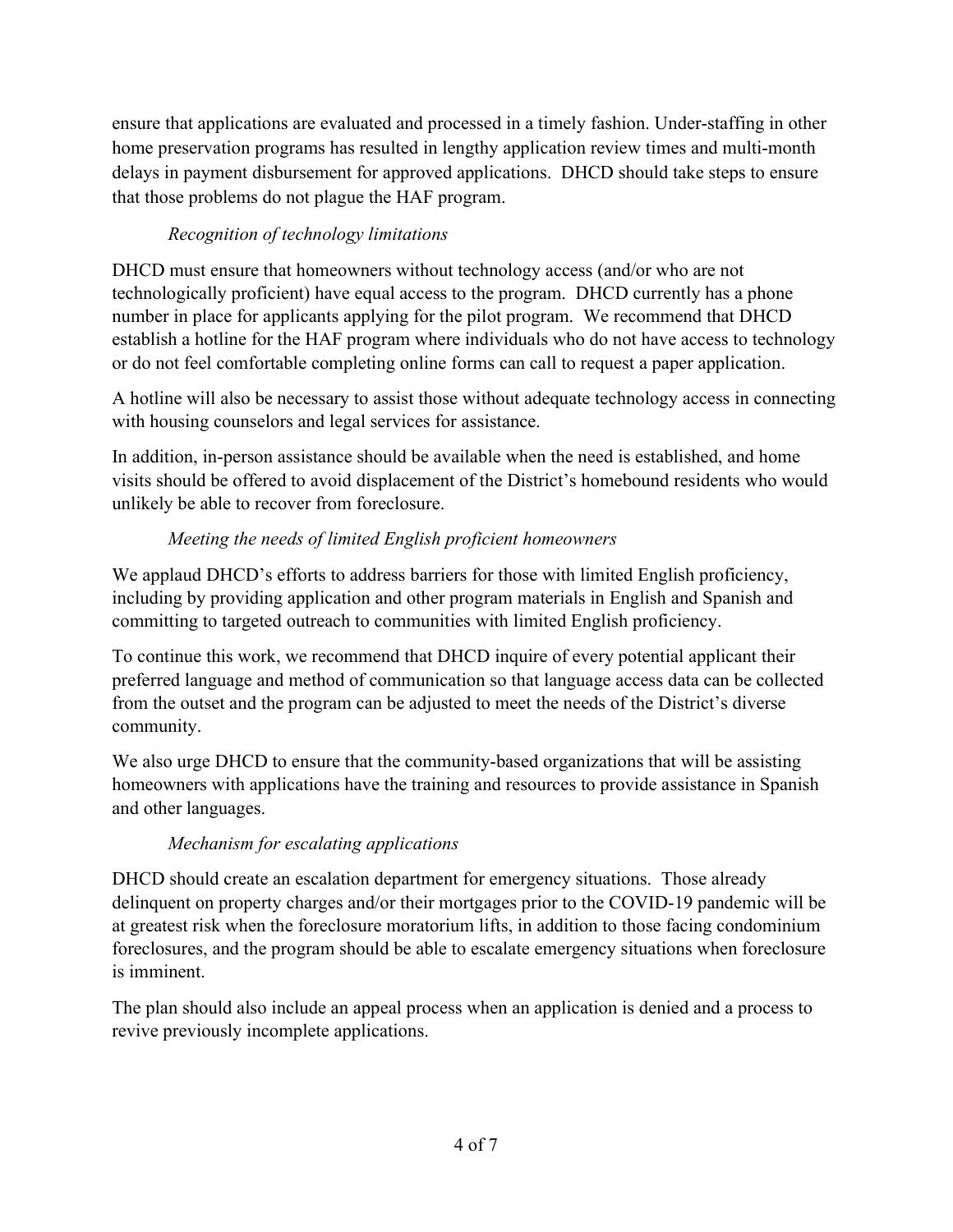#### Funding for housing counseling agencies and legal services organizations

The plan commits to facilitating applicants' access to legal services and housing counseling. Even with a relatively streamlined application, many homeowners will need this support to complete their applications, as well as advice and/or representation on related housing, budgetary and legal needs. We encourage DHCD to tap a portion of the funds to boost the legal services and housing counseling support services network, to ensure the program's ability to reach and serve the most vulnerable homeowners.

### 3. DCHD should make several technical changes to its term sheets.

### **Heirs**

As currently drafted, the plan allows eligibility for heirs who have made payments to the mortgage company within the last two years. This requirement will likely exclude many heirs whom the District would want to help to allow for the transfer of intergenerational wealth particularly in Black and Brown communities. For example, heirs who were contributing to the overall household even if they were not technically the one mailing a check to the mortgage company, or those who may not have been able to make payments over much of the last two years either because of the ongoing pandemic or because mortgage companies do not always take payment once a loan is in default. We suggest eliminating the requirement that heirs have made payments in the last two years. Instead, the program should make clear (at the application stage and in the term sheets) that heirs are eligible to apply provided that all other criteria are satisfied (for example the heir must occupy the property).

### DHCD should not prioritize paying down payment government loans with HAF funds

Prioritizing payment of government loans for down payment assistance is not a good use of the limited program funds as typically those loans may have other options for home retention. DHCD should limit use of program funds to reinstatement for those loans that are behind on monthly payments due. In order to preserve funds most needed to avoid foreclosure, we recommend that loans that are already deferred or can be deferred should not be eligible for HAF.

### Attestation language for Mortgage Reinstatement Program Element

The first bullet point in the homeowner eligibility row of the "Mortgage Reinstatement Program" term sheet appears to have inadvertently omitted key language from the Treasury sample term sheet making clear that homeowners can combine reinstatement assistance with ongoing assistance, in which case they do not have to attest to being able to make future payments on their own.

As a result, we believe the written attestation requirement should be amended to state, "Statement of current ability to resume any required regular payments after account is reinstated (OR) Ability to resume any required regular payments with assistance from the District of Columbia Mortgage Payment Assistance Program."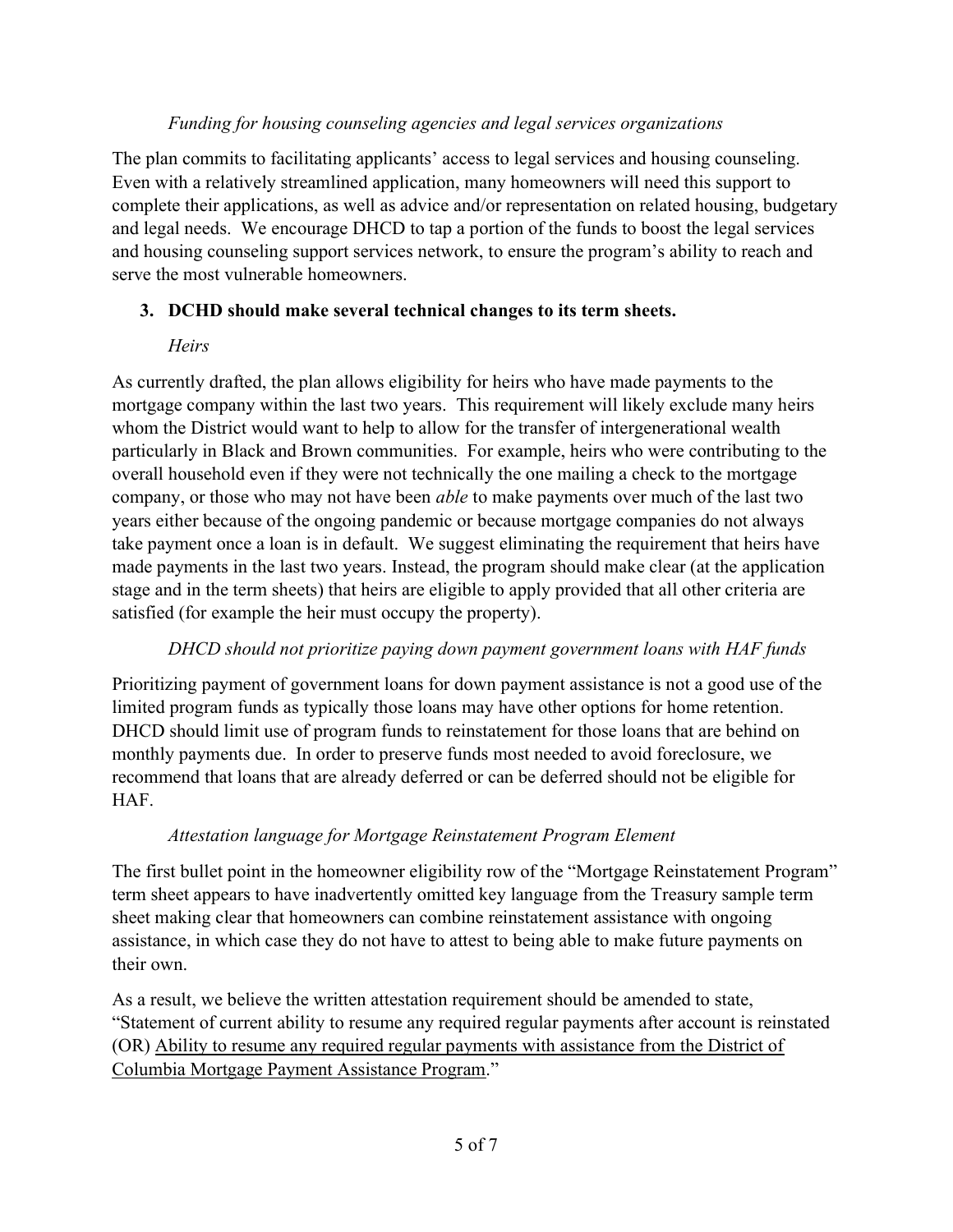### Inclusion of legal fees in the Property Charge Default Resolution Program Element

DHCD should make clear that legal fees and collection costs are allowable expenses for the Property Charge Default Resolution Program.

Homeowners who are behind on condominium or homeowners' association fees generally have been assessed legal fees and collection costs, and payment of those fees is necessary to resolve their delinquencies. Although legal fees are included as an allowable expense in the Mortgage Reinstatement Program when advanced by the mortgage servicer, they are not currently included in the Property Charge Default Resolution Program.

The term sheet should be updated to include legal fees and collection costs as allowable expenses for this program element in order for the program to maximally benefit homeowners and completely resolve delinquencies

### Mortgage Default Property Resolution Program Element

We appreciate DHCD's willingness to conduct an ongoing assessment of the needs of eligible homeowners and to implement the Mortgage Default Property Resolution program element if adequate funds remain and the need is evident.

We recommend that DHCD modify its term sheet for this element to remove the requirements that the homeowner have previously qualified for the Mortgage Reinstatement Program and be at least one month delinquent and currently unable to resume mortgage payments. We believe that there may be a pool of homeowners that suffered a COVID hardship but entered into a loss mitigation option with their mortgage servicer rather than receive HAF funds. Those homeowners could still benefit from HAF assistance in the form of funds that enable principal reductions and/or recasting of payment terms. For example, HAF funds could be used to pay off a payment deferral that a homeowner received following a period of forbearance, or to sufficiently lower the principal balance of a mortgage to enable a homeowner to qualify to remove PMI (primary mortgage insurance), which is typically required for borrowers who were unable to make a 20% down payment.

These measures would help homeowners increase their equity and preserve wealth for their families.

### 4. DHCD should engage in an ongoing assessment of the demographics of HAF fund recipients to ensure that the program is adequately targeted to meet the needs of the District's most vulnerable homeowners.

It is crucial that DHCD target those most in need throughout the duration of the program and ensure that funds are not depleted prematurely before the most vulnerable are able to access the program. DHCD has committed to prioritizing 60% of funding to homeowners at or below 100% AMI, and to conduct targeted outreach to the communities with the highest default rates. This is a good start to preserving funds for socially and financially disadvantaged communities, but the program will likely need to be more targeted as the data reveal what communities are accessing program funds.